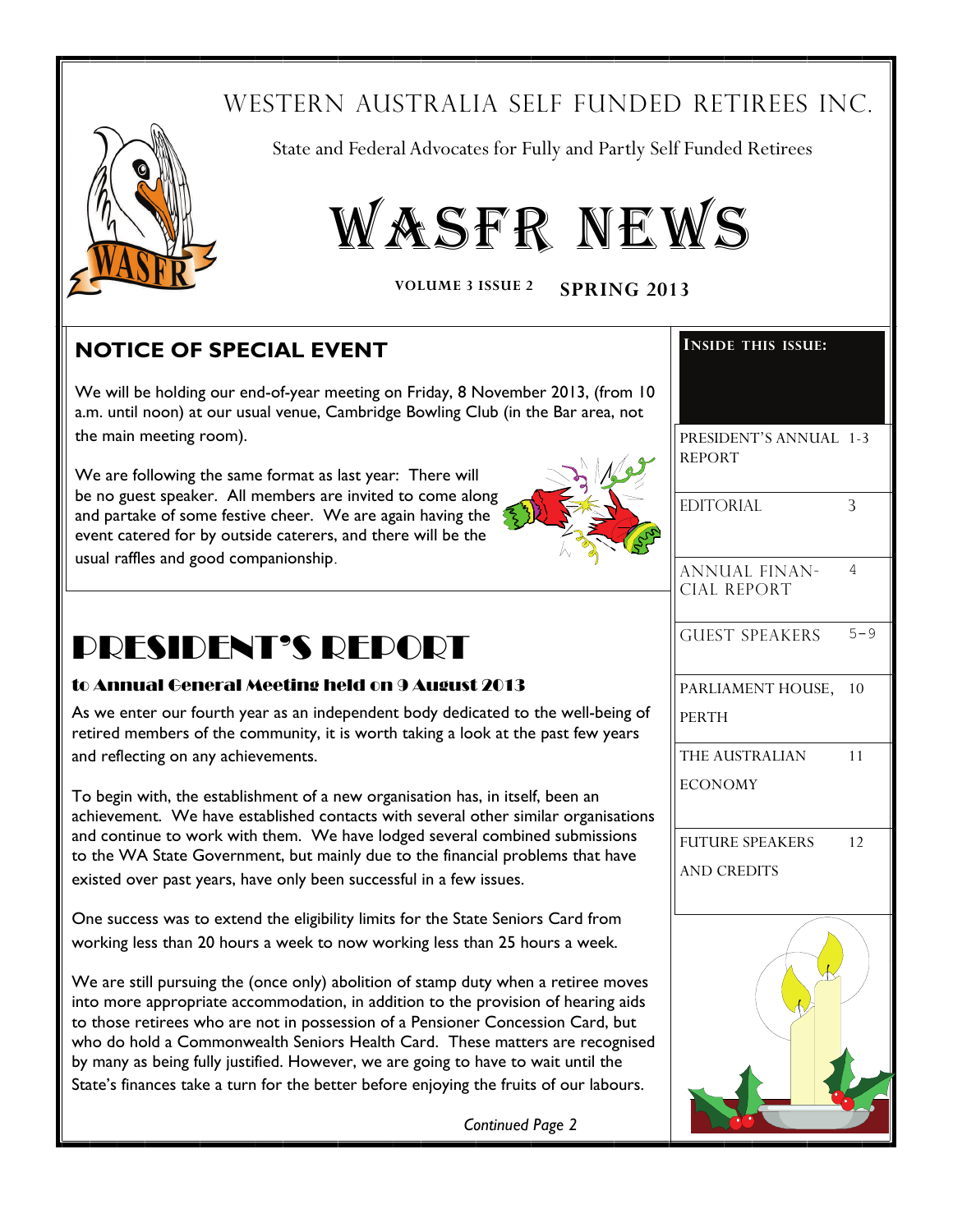### **PRESIDENT'S REPORT** *Continued from Page 1*

We have voiced our opinion on matters such as the Carbon Tax (as have many others), and endeavoured to maintain a 25% discount on the mandatory limits of drawdown from account-based pensions. Sadly, this has not happened for the current year.

We have been successful in obtaining two separate grants from LotteryWest—firstly for our PA system and recently for the purchase of a laptop computer and a data projector. We are currently in the process of setting up a website for WA Self Funded Retirees Inc.

As one would expect, the matter of aged care is one that we take particular interest in. This is a costly and complex subject that does not have any easy solutions. Successive governments profess to have this as a main area of their policies. However, the years roll on and very little seems to happen. Legislation was passed in the Federal Parliament a few months ago but implementation is not imminent. One example is the new NDIS legislation that will not be fully implemented until 2019. We still have a problem with this legislation as it does not apply to those who become afflicted with a disability after reaching the age of 65 years. We have written to the Human Rights Commission.

As you are aware, we have spent some time on attempting to change the restrictions on those over the age of 80 and 85 years when they have to renew their drivers licences. Emails and letters have been sent to other retiree organisations in an effort to gather support for lifting the restrictions but, so far, only a few have responded. We are in contact with the RAC and hope that, one day, we will be able to advise that WA has finally got into step with the rest of the country.

Financially we are on a sound footing. Our expenses are not huge we do not have to pay any capitation fees to any State and Federal bodies so we have been able to keep our membership fees down to a very modest level.

The most recent news is the announcement of the Federal election on 7 September. The result, though not absolutely clear, should open a new era in negotiations in relation to the list of Federal issues that are of concern to us. While we accept the financial problems that exist (whichever party is in power), we can still point to several matters that will be of minimal cost to the Government.

We have tried to maintain interesting guest speakers at our monthly meetings and have aimed to have a diversity of topics for you to enjoy. Should you have a particular topic that could be of interest to others, or happen to know of an entertaining person or subject, then please let one of the Committee members know. We will do

what we can to bring them along. *Continued Page 3* 

**YOUR COMMITTEE** 

**President:** 

Ron de Gruchy: Ph. 9447.1313

**Vice-President** 

Colin Atkinson

### **Secretary:**

Position vacant.

### **Treasurer and Editor:**

Margaret Harris: Ph. 9381.5303

### **Committee:**

Colin Atkinson

Bob Dewar

Joe McPhail

Ian Moller

Vera Payne (Membership and Speaker

Liaison)

Rosemary Stevenson

Margaret Walsh

John Yeatman

### **Meetings:**

Meetings start at 10.00 am and are held at Cambridge Bowling Club, Floreat Sporting Precinct, Floreat on the Second Friday of each month excluding December and January.

### **Address:**

Margaret Harris

201 Bagot Road, Subiaco, 6008

Phone: 9381.5303

Email: marg39201@optusnet.com.au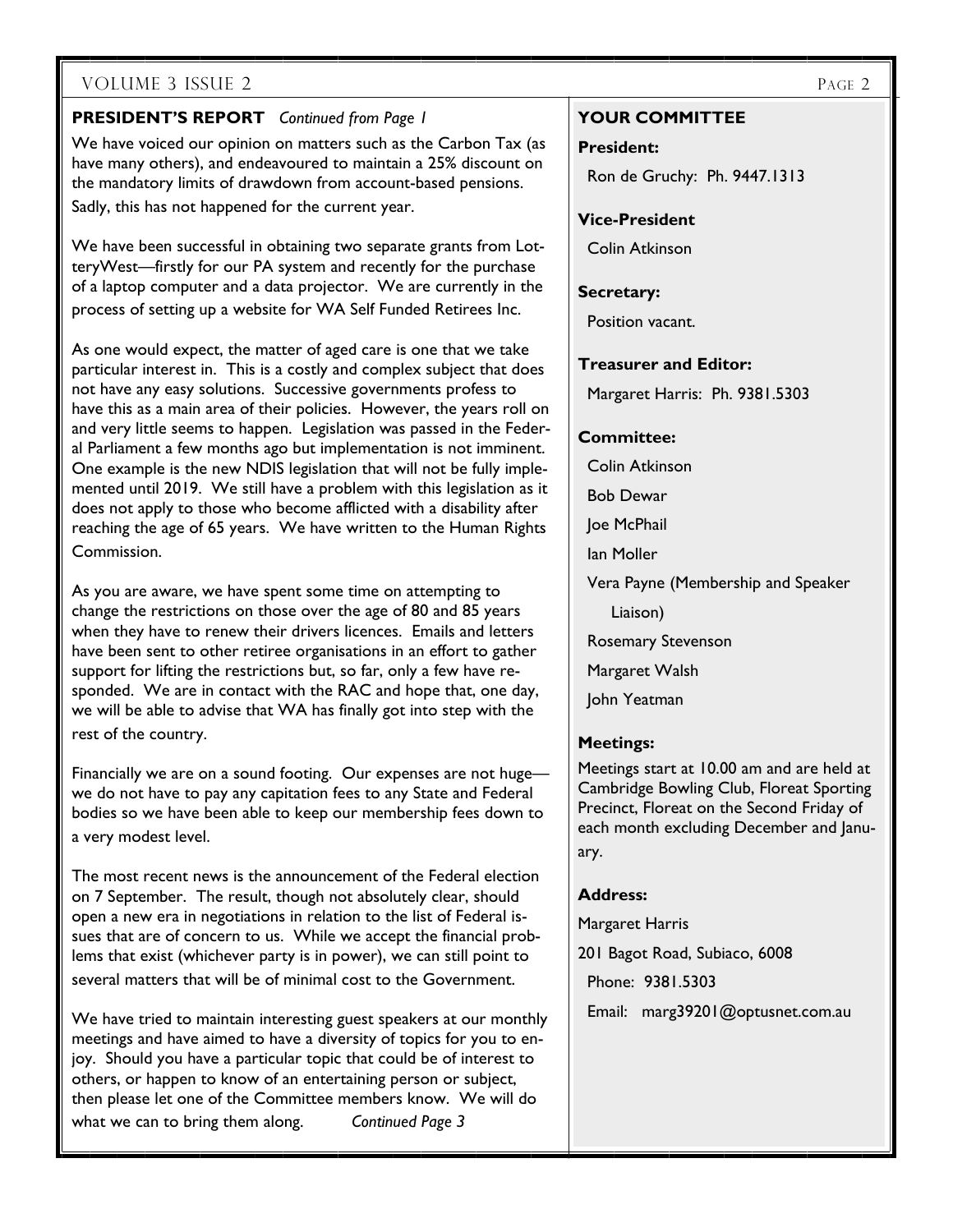### **PRESIDENT'S REPORT** *Continued from Page 2*

Finally, I would like to thank all of the current Committee members, together with those not actually on the Committee, but who still assist with certain activities, research etc, for their input over the past year. Without such support it would be nigh on impossible to progress as we have.

We continue to look for additional members who might be able to spare a few hours each month serving as a Committee member. The duties are not onerous and you will be helping your fellow members. It goes without saying that, without the necessary volunteers who assist in the routine tasks of preparation and cleaning up afterwards it would be extremely difficult to continue to operate as an efficient organisation.

I find it difficult to finish without giving special thanks to Bob Arnold and Pat Ellis. These two people have been around for 17 years (from the early days of the Perth Branch of A.I.R.) and continue to front up at each monthly meeting to prepare for your morning tea, long before any of us arrive . Thank you Bob and Pat.

And thanks to all of you for your support over the past year.



*Ron de Gruchy* 

*4 August 2013* 

### **Comprehending accountants #1**

An architect, an artist and an accountant were discussing whether it was better to spend time with the wife or a mistress. The architect said he enjoyed time with his wife, building a solid foundation for an enduring relationship.

The artist said he enjoyed time with his mistress, because of the passion and mystery he found there.

The accountant said "I like both". "Both?" The accountant replied "Yeah. If you have a wife and a mistress, they will each assume you are spending time with the other woman, and you can go to the office and get some work done."

# **Editorial**

I have been doing a lot of thinking since David Cook spoke at our last meeting (see Page 8). What is going to happen to those of us who are not completely computer literate in the near future.

David was right when he said we were in the group most likely to succumb to cyber criminals, simply because we were born too early.

Seniors are being hung out to dry in this age of technology and, yes, greed. Not only are they the main target for online scams, more and more elderly folks are afraid to leave their homes because of the risks of being assaulted and robbed. But, then greed also afflicts many otherwise sensible citizens who fall for obvious scams when they are told by persons unknown that the pot of gold at the end of the rainbow is theirs just by providing their bank details. It is difficult to believe it happens when there are so many warnings in the media, but according to David Cook the problem is escalating.

I don't do online banking. I sometimes feel I am a dinosaur, but I am happy because if anyone hacked into my computer what a disappointment I would be. The most interesting things they would find would be all past issues of WASFR News! Not a sign of bank account details or personal information. And my emails are very mundane—most relate to WASFR.

But then, what is going to happen to others like me when banks and other utilities stop using snail mail. Will they be allowed to do it? Many of my older friends do not even have a computer. It is their choice. What are they going to do? They will have to pay extra for a service that is not a service.

Today's technology, overall, is great and we have come too far to think of retreating back to the "good old days".

Stop the world—I want to get off! I don't know where we are heading.

*Margaret Harris Editor* 

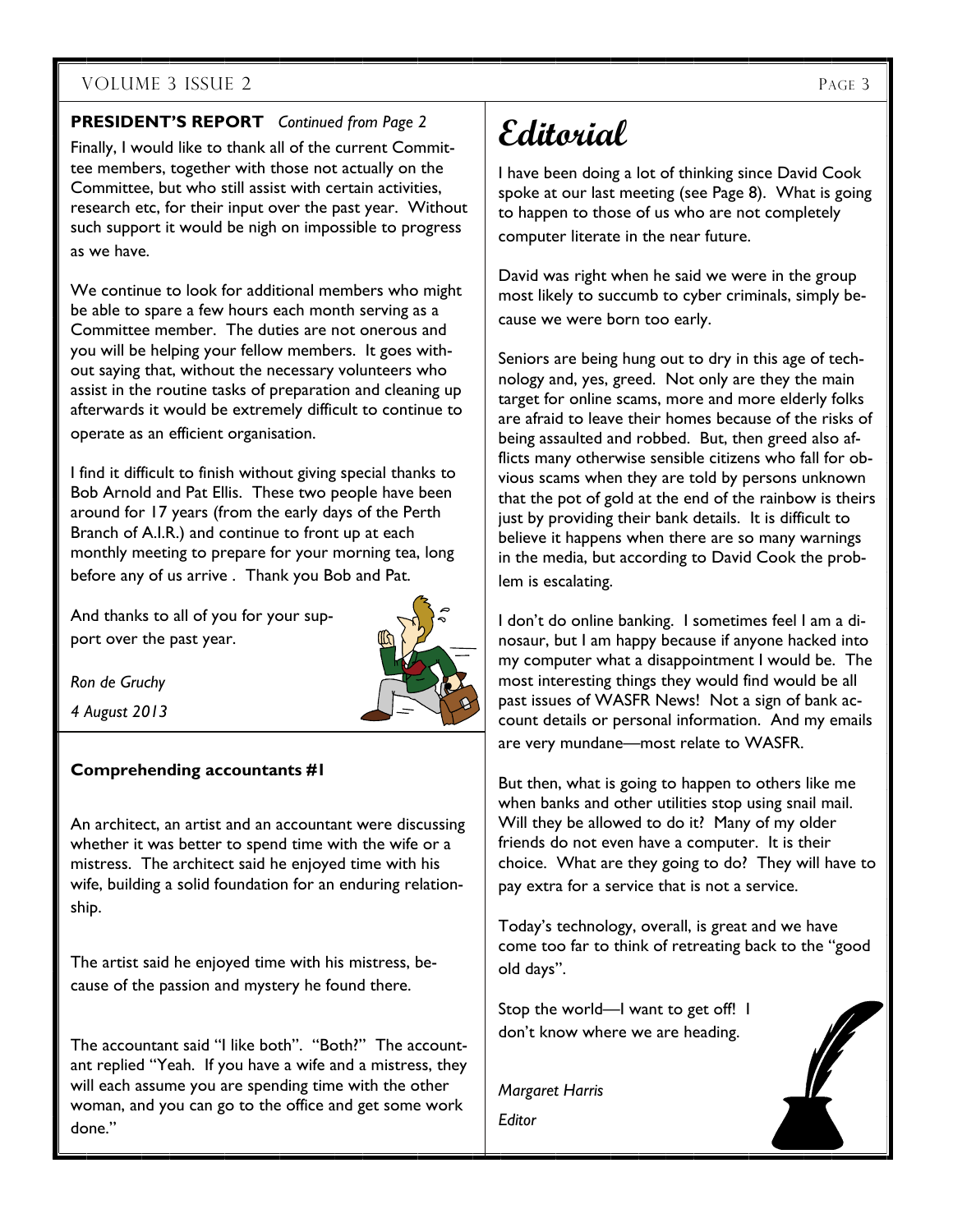# **WESTERN AUSTRALIA SELF FUNDED RETIREES INC (WASFR) INCOME AND EXPENDITURE STATEMENT FOR THE YEAR ENDED 30 JUNE 2013 INCOME**  Members' Subscriptions 2012-2013 2,460.00 Raffle Proceeds 827.50 **Donation** 15.00 Morning tea excess 100.00  **3,402.50 EXPENDITURE**  Printing and Stationery 120.31 Postage 248.80 Venue hire 425.00 Christmas expenses 568.80 Sundry 368.25 Depreciation provision  $\frac{423.15}{2}$ 2,154.31 **EXCESS OF INCOME OVER EXPENDITURE** \$1,248.19 **BALANCE SHEET AS AT 30 JUNE 2013 ASSETS**  Cash at Bank 6,442.15 Printer written off PA System 1,536.80 Provision for Depreciation 384.20 1,152.60 Sandwich Board written off Recorder 38.95 Provision for Depreciation 38.95 \_\_\_\_\_\_\_\_ **TOTAL ASSETS** 7,594.75 **LIABILITIES**  Members' Subscriptions paid in advance 2,110.00 **NET ASSETS** \$5,484.75 **EQUITY**  Opening balance 4,236.56 Net Surplus 30 June 2013 1,248.19 **TOTAL EQUITY** \$5,484.75 M HARRIS HON. TREASURER 30 JUNE 2013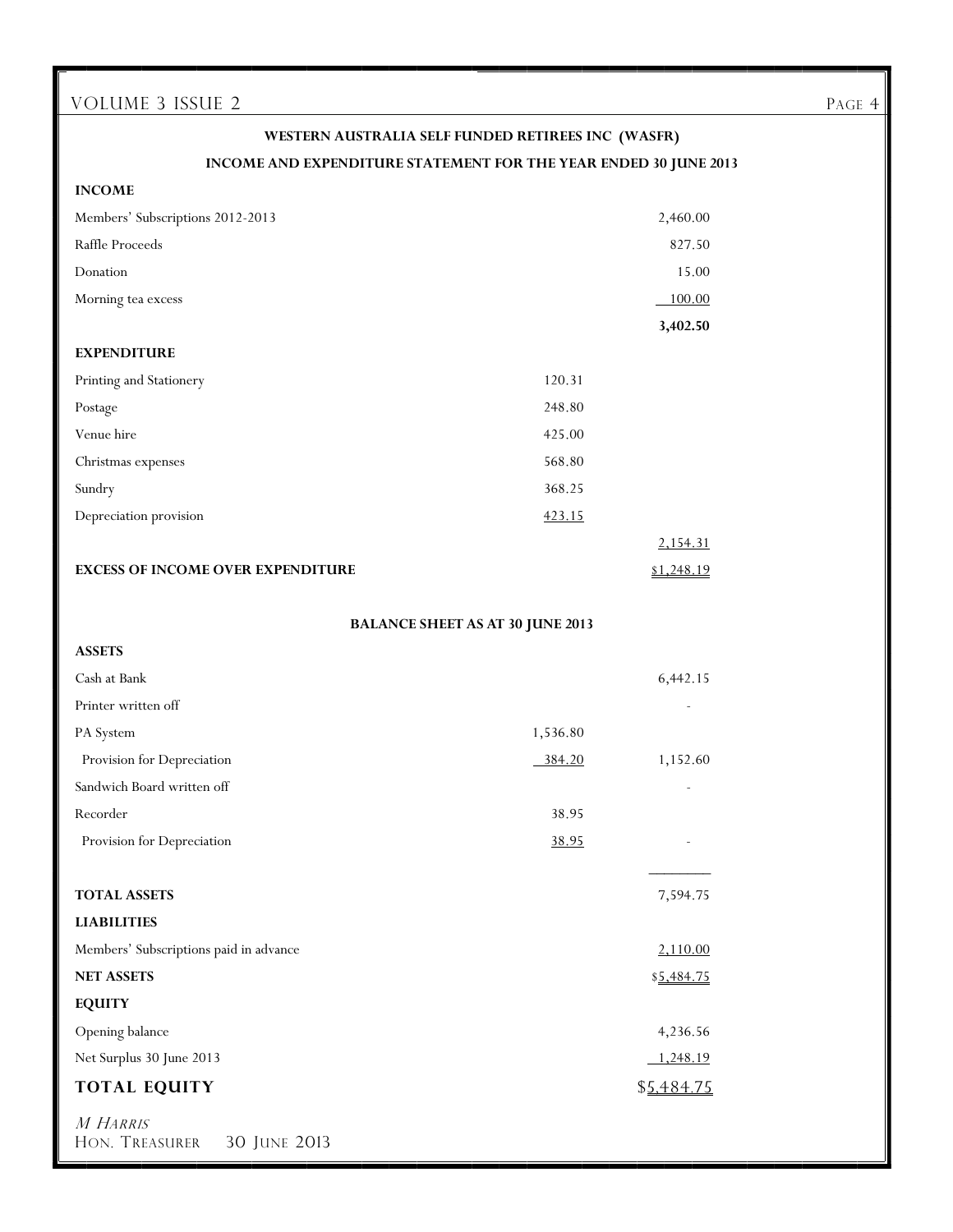# GUEST SPEAKERS

# **MEETING : 12 JULY 2013 COMMODORE BOB TROTTER, OAM, RAN (Ret'd)**

### **SEARCH FOR HMAS SYDNEY 11**

Our Guest Speaker on 12 July was Commodore Bob Trotter, OAM, RAN (Ret'd.)

Before Commodore Trotter arrived, our Cruise Supremo, Michael Powell, told us he and Ann had had the pleasure of hearing Bob speak during their most recent cruise on the *Dawn Princess*. He told us of the very moving experience when they were returning to Fremantle and the *Dawn Princess* stopped above the wreck of *HMAS Sydney* for a memorial service.

Commodore Bob Trotter has had an amazing career in the Australian Navy since he joined the Australian Naval College as a 17-year-old Cadet in 1964. He retired from the Navy in 1998 and since then has held appointments in many fields, but he will be remembered mainly for his involvement in the Finding Sydney Foundation. For his work in finding the *Sydney* he was awarded the OAM in 2009.

Bob's superbly illustrated lecture started at Mount Scott in Geraldton where, in 2001, a memorial was constructed to commemorate the loss of *HMAS Sydney 11*. A very poignant image at the memorial site is the bronze figure of a woman looking out to sea, waiting for a sighting of the *Sydney.* Eerily, when the *Sydney*  was discovered in 2008 it was found that this lone figure was looking straight towards the position of the wreck.

*HMAS Sydney 11* and her crew had an illustrious service record in the Mediterranean in the early years of World War 11. She took part in the aggressive and successful bombardment of Bardia (?) in Libya. Off the Greek island of Crete she was instrumental in sinking two Italian cruisers.

In February 1941 *Sydney* returned triumphantly to her namesake port and here we saw historical movie clips of her arrival.

 Nine months later on 11 November 1941 she took up the escort of the troopship, HMS Zealandia to the Sunda Strait, where she handed over the escort to another ship. On 20 November *Sydney* was overdue on her return to Fremantle. While it was not unusual for ships to be overdue for one reason or another and maintain radio silence, when she was asked to break radio silence and she did not respond, a search was started. All they found were lifeboats full of German sailors. These seamen were from the German raider, *HSK Kormoran.* The hospital ship *Centaur* towed some lifeboats into Carnarvon. Other survivors had been picked up and taken to Carnarvon. More than 300 survivors were subsequently taken to a POW camp near Harvey.

In 2000, a small group of volunteers, of which Bob was one, formed the Finding Sydney Foundation and took over from what Bob referred to as "The Australian Institute for Slowly and Painfully Working Out the Surprisingly Obvious" who for 60 years pondered the "what, why and who", rather than the "where". The Foundation members believed if they solved the "where" the other questions would be answered. In short, the Foundation believed the search area could be narrowed from the entire Indian Ocean to a small search area. The clue lay with the *Kormoran.* Over 300 men had taken to lifeboats and sur-

vived. Some of those survivors must have had the coordinates of their ship. When interrogated, the survivors said the last they saw of the *Sydney* was a glow on the horizon and then the lights went out. From a lifeboat the horizon would be about 15 nautical miles; the *Sydney* was in fact found 12 nautical miles from the *Kormoran*.

The German Navy had instructions from its highest command, Adolf Hitler, that their prime object was to disable allied commerce, but to leave warships (which were numerically superi-

or) alone unless it became necessary to attack. Most warships were similarly designed, and the crew of the *Kormoran* had instructions to attack specific points on the ships to disable their firing power. And this is just what the *Kormoran* did. *Sydney* was disabled within a minute, preventing a full response. The *Kormoran* was scuttled in the area of 26 degrees south, 111 degrees east, so the Foundation agreed that this would be their search area. They had no reason to believe the Germans were not telling the truth.

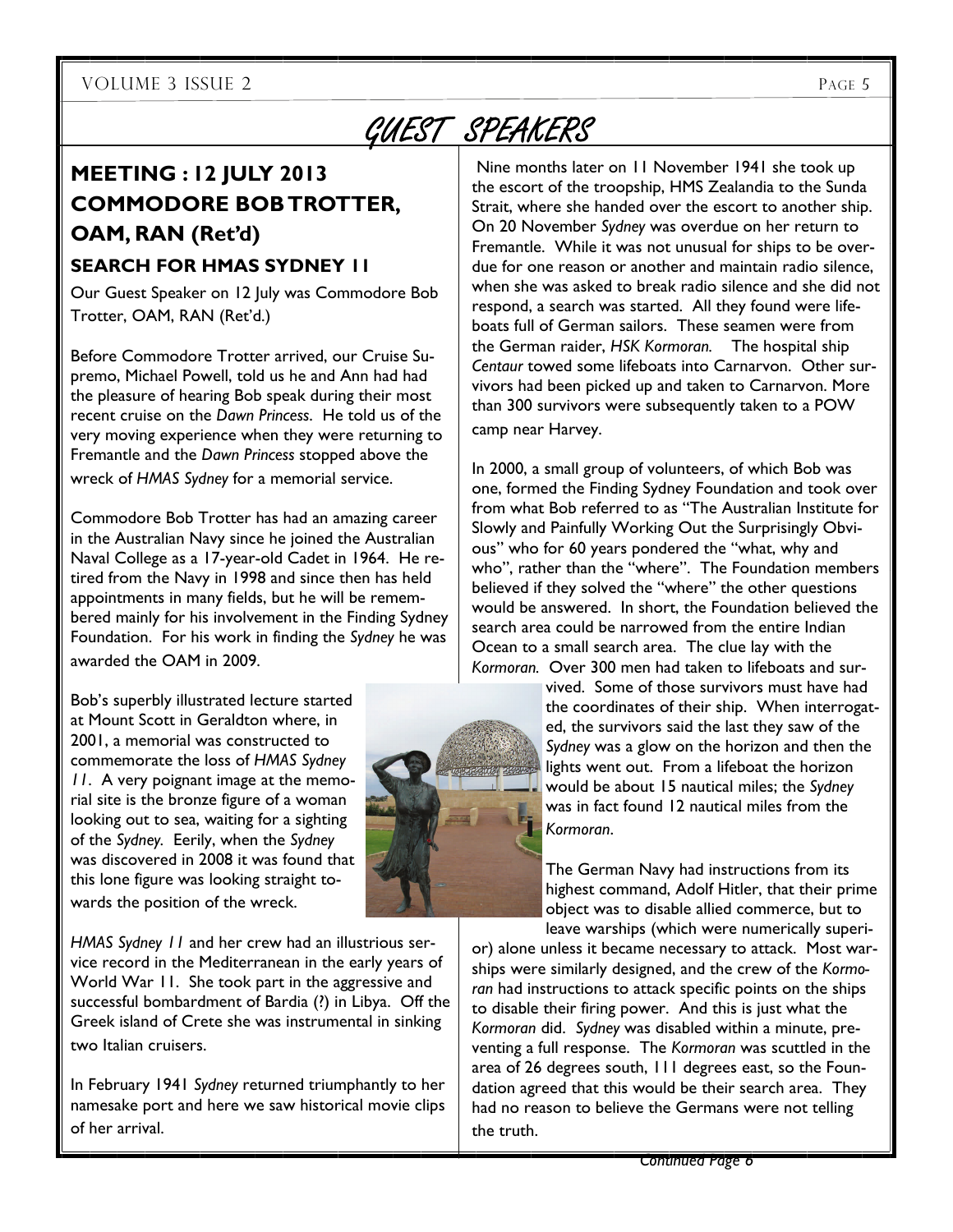### **SEARCH FOR HMAS SYDNEY 11(cont.)**

Then came the matter of fundraising to pay for the search. After failing to get tax deduction status from the Tax Office, the Foundation went straight to Peter Costello who approved their application. The Western Australian Government gave \$500,000, and surprisingly, the NSW Government came up with \$250,000 without being asked. No other State governments contributed towards the search. After much to-ing and fro-ing the Federal Government promised, initially \$1.3 million, and later another \$2.9 million. Just before the Federal Government paid their money another search group announced they had found the *Sydney* in only 150 metres of water very close to the WA coast. As we all know this was not the *Sydney*, so the Foundation went ahead, acquired a search vessel and sonar equipment and a crew. The result was, firstly the *Kormoran* and then the *Sydney* were found. After 66 years of wondering where they were, it took only 60 hours of actual search time to locate both vessels.

Bob's talk was superbly illustrated with historical film clips, maps and drawings. The excitement of the crew on the search vessel when they found, firstly the *Kormoran* and then four days later, the *Sydney*, almost brought tears to my eyes. *Sydney* was found on 10 March 2008 in 2,468 metres of water.

With money left over, the vessel was taken back to Geraldton and was re-equipped with imaging equipment and a "vehicle garage". This was "parked" on the sea floor and the pilots on the search vessel remotely operated the vehicle inside. With the whole world watching the vehicle refused to leave the "garage". The skipper refused to be defeated by technology, raised the "garage" off the sea floor and then manoeuvred the search vessel around on the surface to capture amazing film and still photographs

of the wreck. Bob finished off his talk with descriptions of some of the still photographs taken of sections of *HMAS Sydney.* 

*Margaret Harris* 



# **MEETING : 9 AUGUST 2013 LISA GILES: Unlocking the Secrets of the Balance System**

Lisa Giles has a Master's Degree from the University of Western Australia in Clinical Audiology. She began working at the Ear Science Institute Australia in 2010, specialising in adult assessment and hearing-aid rehabilitation, before going on to specialist training in **vestibular audiology**. Last year she studied vestibular assessment and rehabilitation therapy at the University of Cape

Town, South Africa.

We rely on our balance system every day, though we rarely think about it until something goes wrong. Lisa introduced us to the three main systems which give us our sense of balance (which she calls the sixth sense, after smell, taste, touch, hearing and seeing) and gave us an overview of the disorders which can cause dizziness or imbalance, especially as we age.

These three main systems of balance are:

- 1. **Vision.** The eyes send information to the brain, so much so that with the eyes closed, postural sway increases from 20—70%. (Try sitting on a fit-ball with your feet off the floor, hands not touching anything and your eyes closed! *VP*) Eye problems such as glaucoma or macular degeneration can also affect balance.
- 2. **Proprioception** Our sense of the relative position of neighbouring parts of the body without directly looking at them. Feedback from skin, muscles and joints enables us to use our body in seemingly simple but actually complex ways. Lisa gave the example of feeling a stone on the path under our shoe and compensating with appropriate movement so that we don't topple over.
- 3. **Vestibular organs -**The inner ear attachments, which consist of (a) three semi-circular canals, each at right angles to the other two, sensitive to head rotation, and (b) two otolith organs, sensitive to straight-line movement—the utricle sensing leftright, forward-back motion, and the saccule sensing up-down motion. Each of the vestibular organs is filled with fluid. These systems are coordinated by the nervous system, which requires a good supply of blood and oxygen.

*Continued Page 7*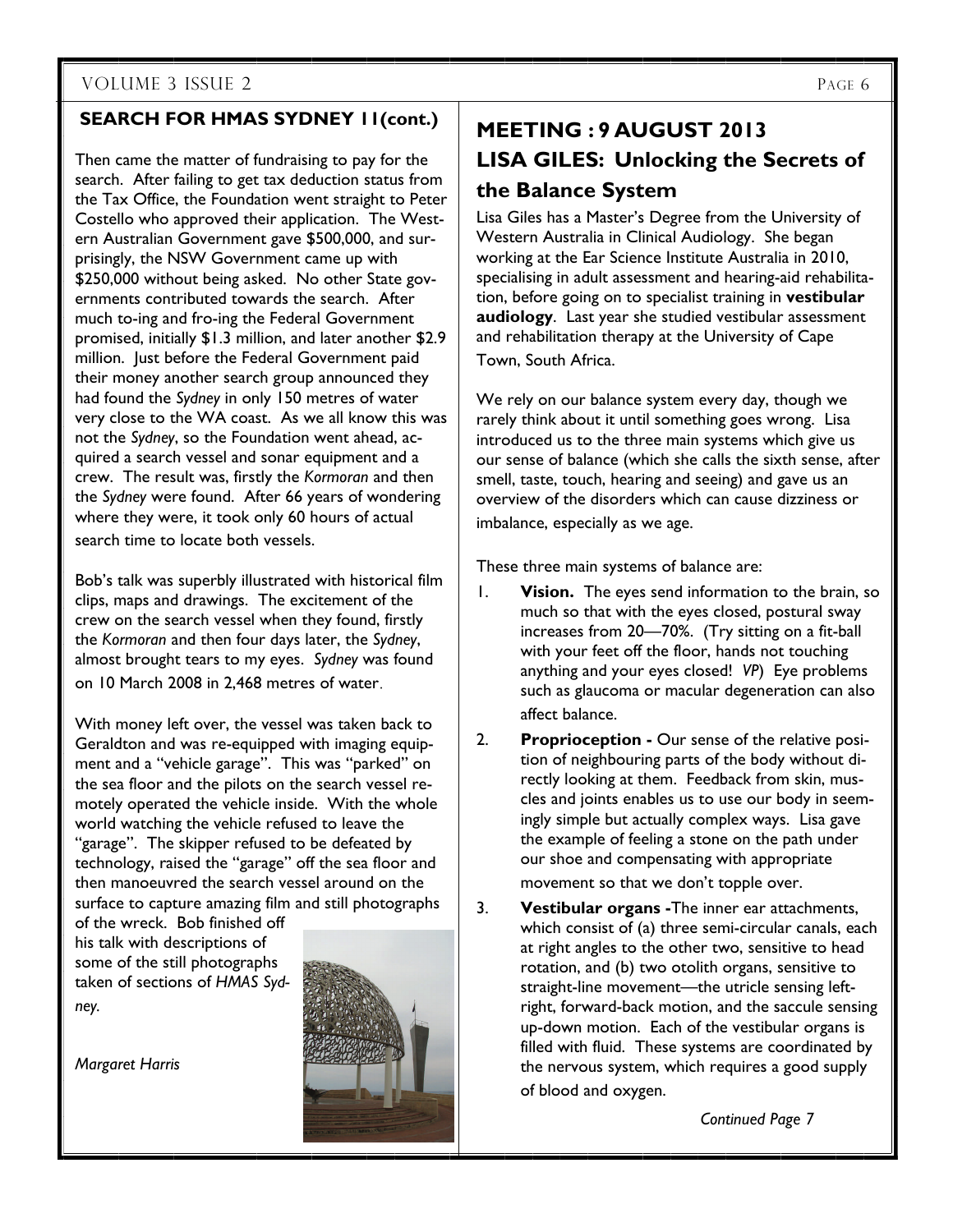# **Unlocking the Secrets of the Balance System (cont.)**

Balance can be affected by many factors (apart from alcohol!!) which are not related to the ear. **Medical conditions** include peripheral neuropathy (nerve damage), tumours, cerebellar disorders, TIAs (Transient Ischemic Attacks or mini-strokes), multiple sclerosis, respiratory disorders, migraine, diabetes, low blood pressure, allergies. **Medications** for these and other illnesses and for severe pain can also affect balance. **Psychological factors** influence almost everything we feel and perceive in our lives, including our balance. Anxiety, for example, can lead to hyperventilation, which gives oxygen problems, and thence to bad balance.

**Vestibular or Inner Ear Disorders** include the following:

- 1. **BPPV** (Benign paroxysmal positional vertigo) is provoked by head movement, but is of short duration, seconds or minutes only, and can be treated. It is caused by otoconia, tiny crystals of calcium carbonate which are a normal part of the utricle—one of the otolith organs. These can come loose; if they stay in the otolithic vestibule, fine, but if they get into the semi-circular canals, a very strong sensation of spinning results.
- 2. **Unilateral Vestibular Dysfunction** can be caused by trauma which as a head injury, by postsurgery effects, by a tumour, or by a viral infection such as 'flu or herpes, where the patient may not even feel sick with the usual symptoms. The resulting violent spinning does not go away, even when the eyes are closed.
- 3. **Bilateral Vestibular Dysfunction** may be caused by medications which are toxic to the vestibules.

### **Treatments:**

- 1. Repositioning, i.e. moving the head and torso very abruptly, to shift the crystals out of the semi -circular canals and back into the vestibule; very dizzying, nauseating, but with 80% success.
- 2. Habituation, i.e. getting used to moving the head from one side to the other and back despite the vertigo—also distressing.
- 3. Physiotherapy, with eye and head exercises to encourage compensation.
- 4. Medication, which is generally not the preferred treatment, because it simply suppresses the symptoms. Long term use of one of the most often prescribed medications can cause Parkinsons's Disease!!
- 5. Surgery (which would surely be a last-resort choice?)

### **Where to go if you have balance problems:**

- 1. Your GP, who will try to assess the cause. A cocktail of medications, or one particular one, can be the villain. Your blood pressure is important—low blood pressure can floor you.
- 2. An audiologist, a specialist in this field.
- 3. An ENT specialist, who might order an MRI for you.
- 4. A neurologist.
- 5. A physiotherapist.
- 6. A hospital emergency ward, if the symptoms are extremely distressing. On a personal level, when I had my own dramatic episode of vestibular dysfunction, I was not able to lift my head from the ground a few centimetres to sip water for a tablet, due to the overwhelming nausea and vertigo.
- 7. The Balance Centre at the Ear Science Institute Australia, where Lisa works, 1 Salvado Road, Wembley, Phone 6380.4944—but a referral is needed from your GP.

Questions from the floor included one on Hyperacusis, a condition where there is an over-sensitivity to certain frequency ranges of sound and another on Tinnitus, ringing or other noises in the ears—very common in mature folk and very poorly understood medically.

**Balance:** A pertinent topic, presented by an excellent (and very easy on the eye) young speaker.

*Vera Payne*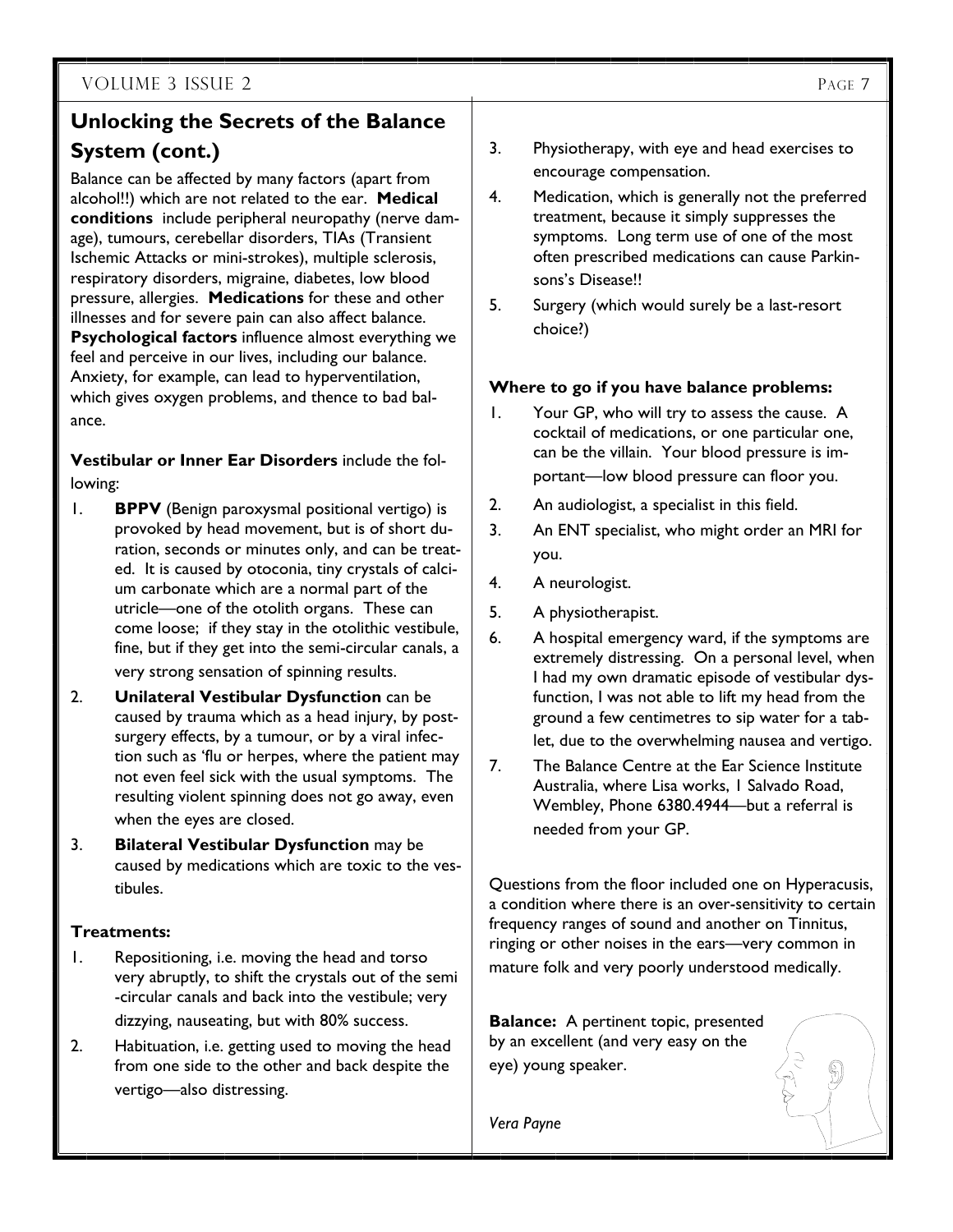# **MEETING : 13 SEPTEMBER 2013 DAVID COOK: Computer Fraud for Seniors**

(No, not how to do it, but how to avoid it happening to YOU)

David Cook is a lecturer at Edith Cowan University in the School of Computer and Security Science. Recent technology advances have brought with them new ways of stealing personal information.

David introduced his subject by appealing to seniors to come forward if they get into trouble with cyber security, and not to be afraid to ask questions. Many clever people who have succeeded in life have been duped by cyber criminals. He asked us to think about it. We did not grow up with computers. We learned how to use them in our later years, quite often after retirement. They were not part of our lives when we were 10, 15 or 20 years old.

Here, David told us about how his six-year-old son "hacked" into a computer at Ikea. These computers are provided for the public to design their own kitchens, and after a few minutes the lad had on the screen the wages records of the staff. The boy is not a computer wizard but has an understanding of them. This proves that out in our world there are people much smarter than we are who are capable of negotiating around firewalls and our cyber security systems. Senior citizens are easy targets for cyber criminals. We are perceived to be rich. Most of us have paid off our homes, have superannuation, and most likely have more than \$50 in the bank. In they eyes of a 20 year old we are rich. What they want most is our identity. They do not want to take all our money at one time, they just want to share it with you - \$50 a week here and there – this is how the clever ones work.

He then asked how many of us present had been contacted by someone telling us there was something wrong with our Microsoft program. This drew a huge response – most of us have received these annoying phone calls a number of times.

Online Banking: David asked how many of us used online banking, then how many used Windows XP.

Those who answered "yes" to both questions are in the highest risk category of being defrauded by cyber criminals. Since 1 January 2013 Microsoft no longer provides security updates on Windows XP. You may think you are updating your system, but in fact it is the same update – there has been nothing new since 1 January 2013. Microsoft has abandoned Windows XP.

E-health records: David recommended that everyone take control of their own health records.

Utilities: A current scam that is capturing many seniors in Western Australia is the phone call advising you that your - phone – electricity – in fact any utility - is overdue. The voice is usually Australian and the amount they tell you is owing is feasible. Then they ask you to go to the Post Office and pay the amount to a Western Union account. Now, Western Union only sends money overseas so why pay a (supposedly) overdue Telstra account through an overseas organisation. Thousands of Western Australians are falling for this scam.

Social engineering: Seniors are very good at identifying a snake oil salesman if one comes to the door, but are not adept at recognising an online scam. Scammers are clever at copying an older person's style of writing – they are looking at all your email and Facebook records so they know how you think and express yourself.

Real websites vs fake websites: In our last newsletter on page 8, there was an article on this very subject "http vs https". David reiterated all the information that was in that article.

Multiple scam emails: According to David, seniors are often too polite. He suggested that, after receiving a number of scam emails which we have promptly deleted, we then get to the stage of replying, asking the sender (usually politely) not to send any more emails as we are not interested in what they are trying to sell us. This is gold to a scammer as it tells him your account is active and probably provides him with your name and, possibly, your address and phone number. He gathers all this information from you and other gullible people and then he has a valuable "list" which he can sell to multiple organisations and companies. The important thing is: NEVER respond to any of these emails, no matter how much they annoy you. DELETE them all.

*Continued Page 9*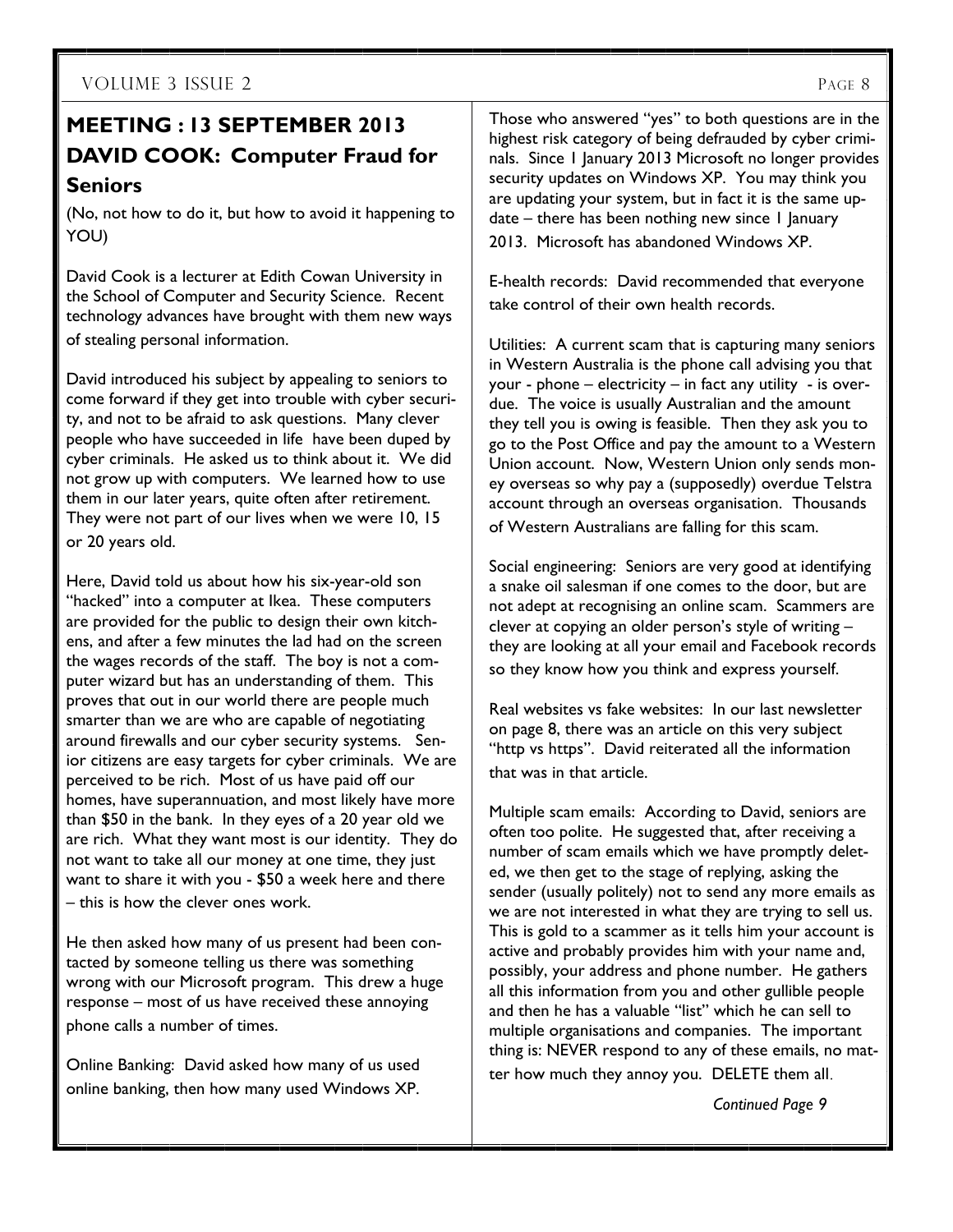## **Computer Fraud for Seniors (cont.)**

Passwords: If you have a router, the chances are you are using it with the default password. David says that in 90% of cases the password is either "password" or "admin". This will allow cyber criminals access to most of the computers in Australia. CHANGE your password. A phone call to your internet service provider will help you do this. By law your provider must assist you and the service is free.

National Broadband Network: Australia will have some form of NBN. High speed internet brings high speed challenges to block out criminals. Therefore, password settings are very important.

Selling your old computer: Do not give away or sell your old computer without checking that you have permanently deleted all old information. The easiest way to do this is to buy a new hard drive (very cheap) and destroy the old hard drive by drilling holes in it. Unscrupulous people go to auctions and buy old computers for a few dollars, pay an IT student from a university to retrieve data, and then they sell this data for a huge profit. This is not illegal; they are not breaking the law. They are not stealing your data – you are giving it to them!

Assistance from family and friends to access banking and make financial transactions: A survey conducted last year by David found that most seniors relied on family or friends to assist them in setting up online banking. Are you sure the person helping you is the right person to have access to your password? As well as having checks for working with children, perhaps there should be the same checks to cover working with seniors.

Phishing: Really, the same as fishing. Those emails that appear to be from, say, your bank telling you there appears to be some suspicious activity on your account and asks you to "click here" to confirm your details and password. That is the hook, and if you provide the information, the fish is caught.

Trojans: If you get a message from your anti-virus provider that they have found a "Trojan" – get in touch with your bank IMMEDIATELY.

What type of anti-virus protection is the best: All are very good, provided you update them regularly. David used 'flu vaccinations as an example. If you had one three years ago, it is no good now. The same applies to whatever anti-virus you have.

More than one anti-virus provider: If you have two anti-virus systems on your computer delete one, because they can contradict each other.

Phone calls: You may receive a phone call from someone who says they are from your bank asking you to confirm certain personal details. They may well be, but to be on the safe side, say you will phone your bank back later to deal with the matter.

Dictionary of computer terms: This is very confusing for seniors as many of the terms used signify something else for people of our age. Some of these are:

Spam: Unsolicited emails (Tinned meat)

Worm: A Virus (a garden creature)

Trojan: The worst kind of virus (Trojan horse) Cookies: A program to speed up your computer (biscuits)

Cloud: Off-site storage (where rain comes from)

A member asked what "cyber" meant—It simply means "computer".

David runs workshops called SIT (Seniors Identity Training). These workshop sessions are for a maximum of six people at any one session. He has very generously offered to hold at least one (or possibly more) at a time suitable to himself and will probably be held at Edith Cowan Mount Lawley Campus. The first session was eagerly snapped up by six members who put their names forward. If you are interested in another session give your name to Vera Payne (9387.1520) and she will pass on to David to arrange a time.

This was an amazing talk, presented by a man who understands computing, seniors, and the risks when these two come together.

*Margaret Harris* 

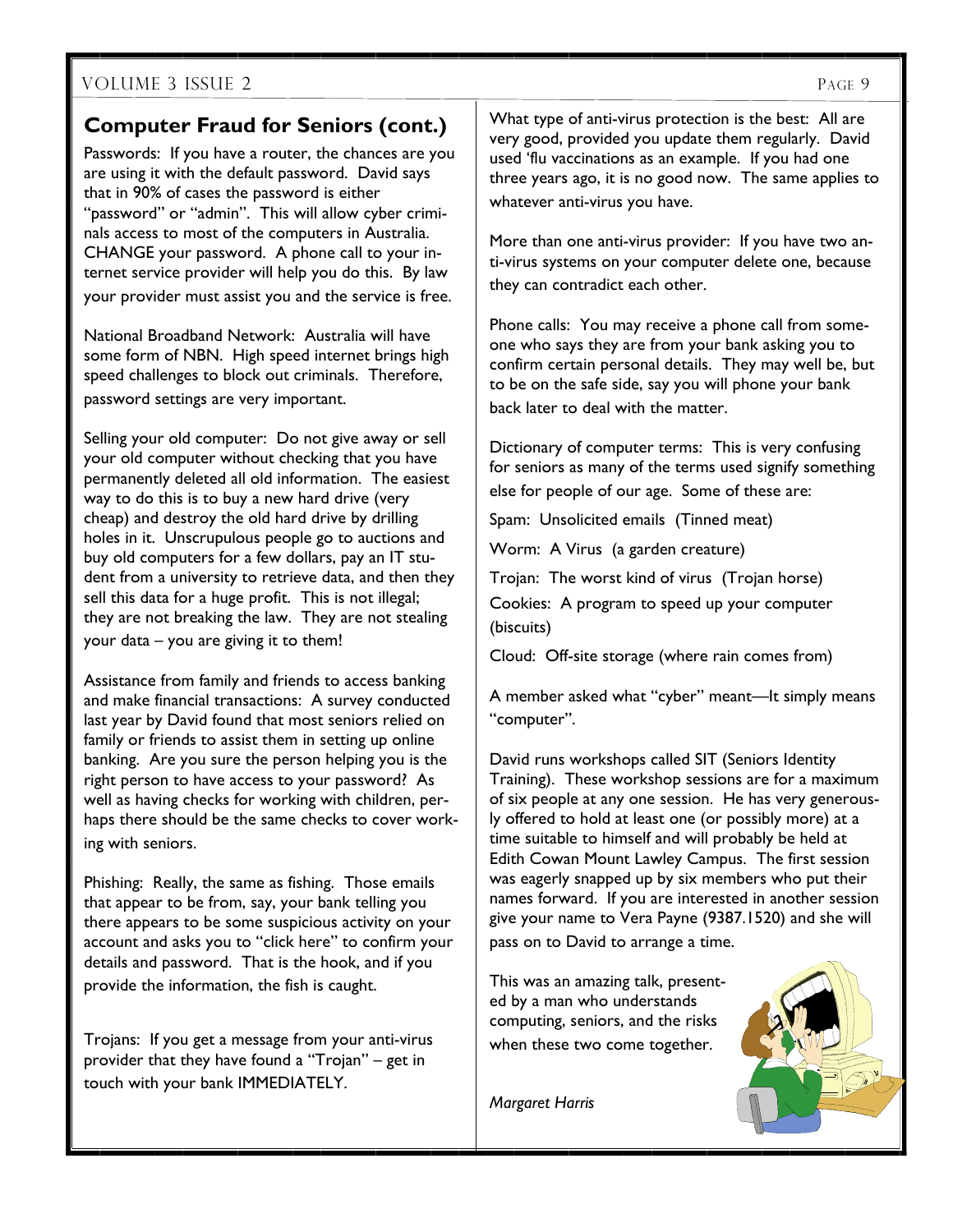

# PARLIAMENT HOUSE, PERTH

A couple of months ago I was travelling on the 27 bus west up St Georges Terrace. One elderly man sitting near me asked the other man with him "Where was the original Parliament House?" This sparked my curiosity and I decided to look into it. Here is what I found:

Parliament House, Perth is located on Harvest Terrace, West Perth. It is the home of the Parliament of Western Australia, including the Legislative Council and the Legislative Assembly. It features Greek Revival architecture elements.

Initially, the Legislative Council was housed in the small 1830s government offices in St Georges Terrace, and the Legislative Assembly in Howick Street (now Hay Street) near the Town Hall. An 1897 Royal Commission recommended proposals to house the Legislative Council and Legislative Assembly in the same building, and suggested two possible locations: the site of the existing Legislative Council in St Georges Terrace, and the hill in Harvest Terrace, behind the Pensioner Barracks. After designs were completed for both sites, the Royal Commission recommended the St Georges Terrace site. Politicians JW Hackett and George Leake favoured the Harvest Terrace site, which was eventually chosen by Parliament.

An Australia-wide competition was held for the design of Parliament House, adjudicated by the government architect of New South Wales. He did not recommend any of the entries, but gave awards of merit. One of the awards went to four officers of the Public Works Department. The decision was then referred to the parliamentary committee, which awarded the design to the Public Works Department, whose chief architects were John Grainger and Hillson Beasley.

Construction of the first stage of Parliament House commenced in 1902. The walls were constructed of local brick with tile facing from Rottnest Island, Donnybrook stone, and jarrah woodwork and locally made clay tiles. A large general room for members and a library were added to the initial design during construction, which was completed in 1904. The building opened on 28 July 1904, and *The West Australian* commented:

*"When the assembly members trooped into the Council Chamber to hear the Commission read, the visitors had time to criticise the extraordinary colour scheme of the Assembly Chamber, count the hundreds of black swans swimming in the blue sea of carpet, comment on the dizzying height of the galleries, and draw comparisons—born of the wearying display of stained glass and coloured wood—between the general appearance of the Chamber and that of a glorified saloon…"* 

The eastern wing was constructed between 1958 and 1964. The building was extended to the south in 1978. During the 1980s, uneventful proposals were put forward to extend the structure eastwards by covering the adjoining Mitchell Freeway, incorporating commercial development, and connecting the Parliament House precinct with St Georges Terrace.

*Margaret Harris* 

*Source: Wikipedia.* 

## **And now for a little "Punography"**

I tried to catch some fog. I mist.

Jokes about German sausage are the wurst.

A soldier who survived mustard gas and pepper spray is now a seasoned veteran.

Energiser bunny arrested. Charged with battery.

How do you make holy water? Boil the hell out of it.

What do you call a dinosaur with an extensive vocabulary? A thesaurus.

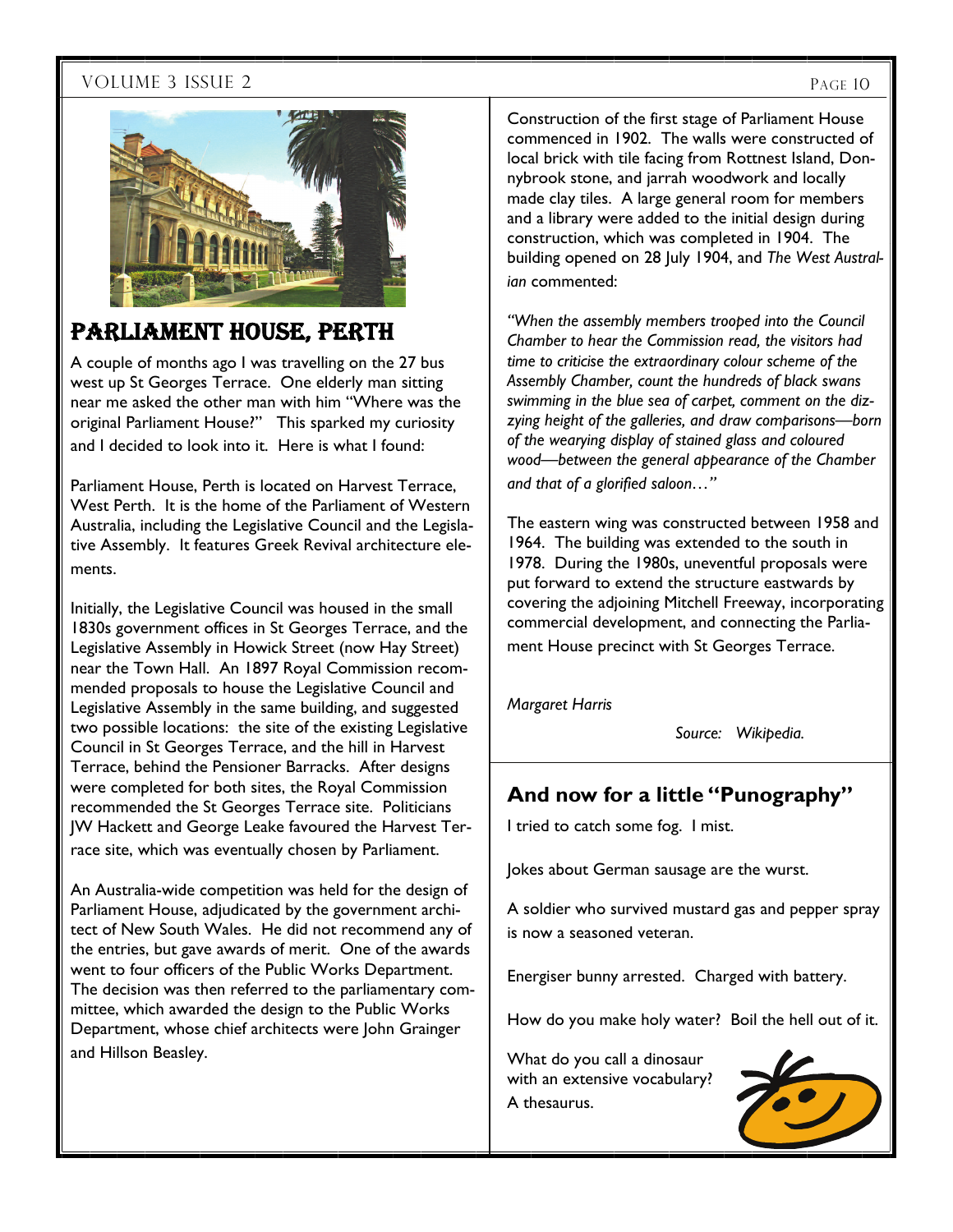# THE AUSTRALIAN ECONOMY

### *As seen by Chris Caton, Chief Economist, BT Funds Management*

The Australian share market rose by 1.6% in August, bringing its year-to gain to 10.5%. For once, the domestic market out-performed the US share market, which registered a fall of 3.1% in the month, leaving its year-to gain at 14.5%.

We are told frequently that economic management is a (perhaps the) key issue in an election. What is interesting about this is that there is no clear evidence that one side is a more competent manager of the economy than the other. In recent times, the Coalition got to manage the commodity-price boom while the Labor government got to deal with the GFC. Who is to say that if the roles had been reversed the results would have looked very different.

The fact is that most of what determines how the Australian economy performs has little to do with the government. The rest of the world matters a lot, monetary policy is independent and the private sector goes about its business every day. In Hamlet's words, "there's a divinity that shapes our ends, rough-hew them how we will". The Federal government does the rough-hewing. This is not to argue that government makes no difference. Indeed, both sides should be given credit for the bipartisan approach to economic reform that dragged the Australian economy into the 20th century in the 1980s and 1990s. The days of bipartisanship are, unfortunately, long gone.

Election campaigns are frustrating for economists because they see their discipline misused time and time again. Here there is bipartisanship; both sides are equally guilty.

One of the biggest distortions is this endless hammering away at the idea that Australia has amassed this huge pile of government debt that will, somehow or other, impoverish us or our children (or perhaps their children).

The plain and simple trust is that, measured relative to the size of our economy, Federal debt is less than a quarter of the average for the developed world. One could legitimately argue that the Budget should be closer to balance, but not that it has left us with a major debt problem. The phobia about debt is not without consequence; the day a country succumbs to it is the day it begins to under-invest in infrastructure.

There is also an apparent assumption, on both sides and certainly in the media, that the state of the Budget is the most important indicator of the economy. It is not; the unemployment rate is a far better candidate. We have lost sight of the fact that the Budget is there to serve the purposes of the economy and not the other way around.

The Australian dollar fell marginally in August, from 90.7 US cents to 89 cents. This leaves it above fair value. During the month, the Reserve Bank characterised it as still high, and I share that view. The downward move may not be over!

In early-August, the RBA cut the cash rate to a record low of 2.5%, a move that was "fully passed on" in mortgage rates. Financial markets remain convinced that there is a further cut out there. I'm less certain; the RBA would probably like to think that it is finished. The key for a further cut is the unemployment rate. It's currently 5.7%, which is relatively low by international standards. But it was 5% as recently as April last year and the trend is ominous. If it continues, unemployment will soon be higher than it was at the worst point of the GFC. If it hits 6%, expect a further rate cut.

*The views expressed in this article are Chief Economist, Chris Caton's and are reproduced with the permission of BT Funds Management.* 

## **And some more bad jokes:**

My daughter asked me for a pet spider for her birthday, so I went to our local pet shop and they were \$70!! Blow this, I thought, I can get one cheaper off the web.

Statistically, 6 out of 7 dwarfs are not Happy.

A teddy bear is working on a building site. He goes for a tea break and when he returns he notices his pick has been stolen. The bear is angry and reports the theft to the foreman. The foreman grins at the bear and says "Oh, I forgot to tell you, today's the day the teddy bears have their pick nicked."

Murphy says to Paddy "What ya talking to an envelope for?" "I'm sending a voicemail ya thick sod!"